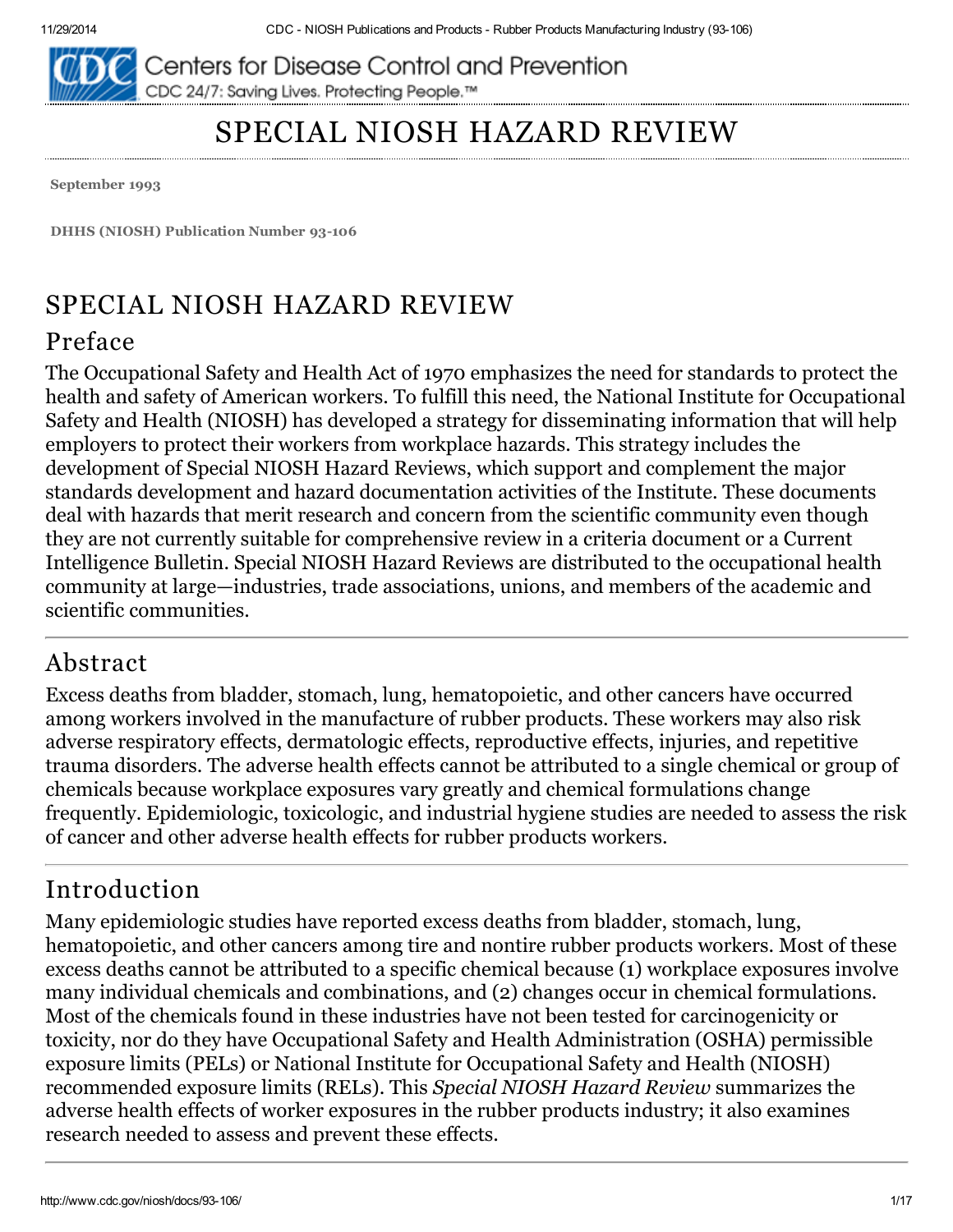# Background

# Potential for Worker Exposure

Rubber products such as automobile tires, automotive and appliance moldings, rubber bands, rubber gloves, and prophylactics are an important part of modern life. However, production of these items involves subjecting heterogeneous mixtures of hundreds of chemicals to heat, pressure, and catalytic action during a variety of manufacturing processes. As a result, the work environment may be contaminated with dusts, gases, vapors, fumes, and chemical byproducts (e.g., Nnitrosamines). Workers may be exposed to these hazards through inhalation and skin absorption during rubber processing and product manufacturing. Physical hazards such as noise, repetitive motion, and lifting may also be present. Health scientists have been challenged to define these exposures and work conditions when investigating the health of rubber products workers.

The rubber products manufacturing industry employs a considerable number of workers. For example, in 1989, approximately 54,600 U.S. workers were employed in tire and inner tube production, and 132,500 workers were employed in the manufacture of nontire rubber products (Standard Industrial Classifications [SICs] 3021, 3052, 3053, 3061, and 3069; note that SICs 3021 and 3052 include plastic products and cannot be subdivided [see Table 1]) [U.S. Department of Commerce 1991].

#### Current Exposure Limits

Although the products and byproducts of tire and nontire rubber manufacturing contain hundreds of chemicals, only a small proportion of them are covered by applicable Federal occupational health standards [29 CFR<sup>\*</sup> 1910]. Code of Federal Regulations. See CFR in references.

#### Table 1.

Number of U.S. production workers in rubber products manufacturing: 1977, 1987, and 1989<sup>\*</sup>(in thousands)

| <b>Trainber of programment workers</b>                   |                                                                 |      |                   |                |  |  |  |  |
|----------------------------------------------------------|-----------------------------------------------------------------|------|-------------------|----------------|--|--|--|--|
| <b>SIC</b><br>Code                                       | Industry segment                                                |      |                   | 1977 1987 1989 |  |  |  |  |
|                                                          | 3011 Tires and inner tubes                                      |      | 88.3 52.6 54.6    |                |  |  |  |  |
|                                                          | 3021 Rubber and plastic footwear                                |      | 16.4 9.1 9.2      |                |  |  |  |  |
|                                                          | 3052 Rubber and plastic hoses and belting                       |      | 23.4 16.6 18.5    |                |  |  |  |  |
|                                                          | 3053 Gaskets, packing, and sealing devices                      |      | 25.0 19.9 23.5    |                |  |  |  |  |
|                                                          | 3061 Molded, extruded, and lathe-cut rubber mechanical goods NA |      | 37.9 37.3         |                |  |  |  |  |
|                                                          | 3069 Fabricated rubber products not elsewhere classified        | NA – | 40.4 44.0         |                |  |  |  |  |
|                                                          | <b>TOTAL</b>                                                    |      | 153.1 176.5 187.1 |                |  |  |  |  |
| *Data from the U.S. Department of Commerce [1990, 1991]. |                                                                 |      |                   |                |  |  |  |  |
| SIC=Standard Industrial Classification.                  |                                                                 |      |                   |                |  |  |  |  |

Number of production workers

NA=Not available (industry definition is new for the 1987 Census of Manufactures).

# Summary of Health Effects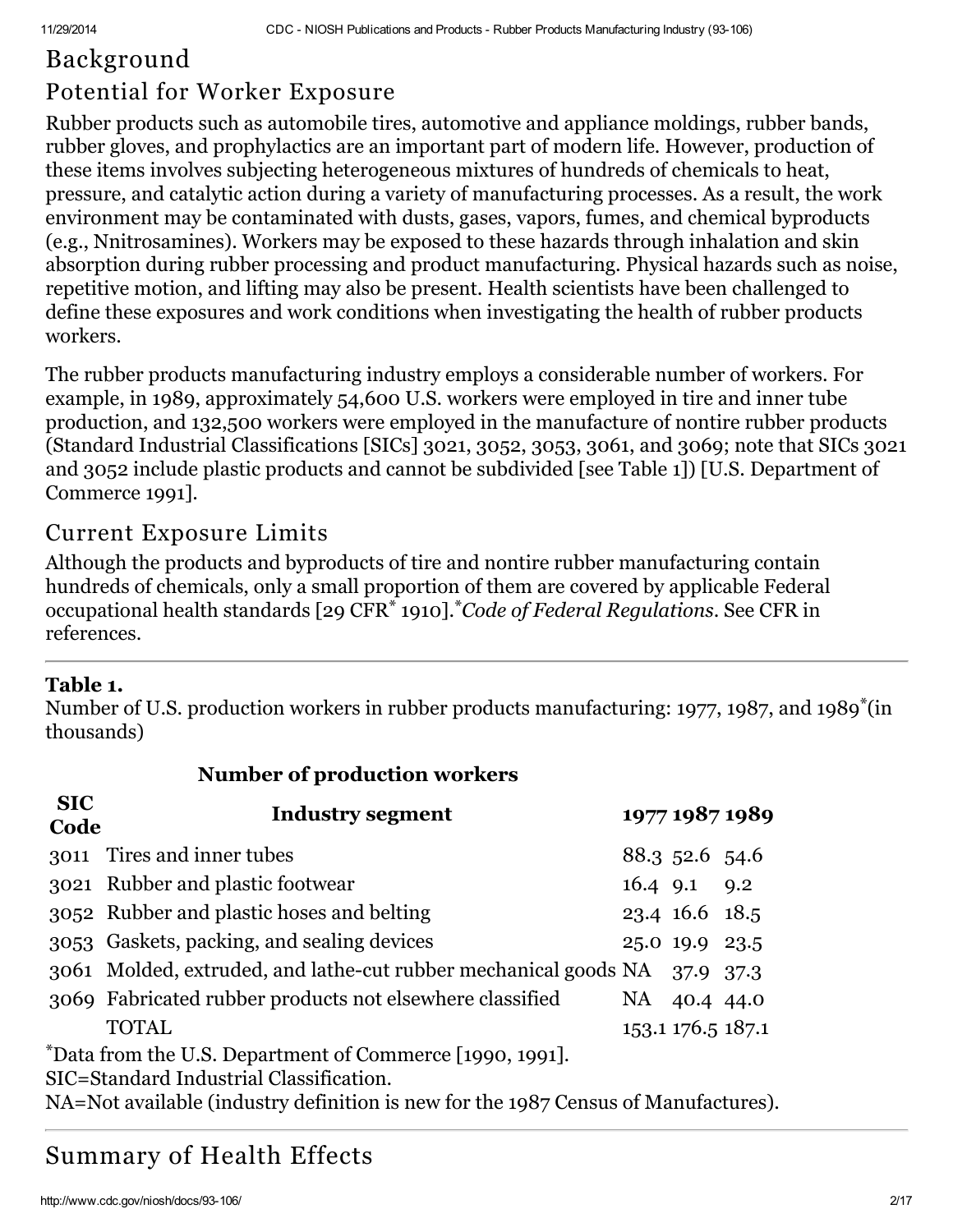11/29/2014 CDC NIOSH Publications and Products Rubber Products Manufacturing Industry (93106)

Historically, cancer has been the chronic disease most frequently reported in cohort studies of rubber products workers. In the late 1940s, British rubber workers were reported to be at increased risk of bladder cancer from exposure to an antioxidant that contained 1 naphthylamine(alpha-naphthylamine) and 2-naphthylamine (beta-naphthylamine) [Case and Hosker 1954]. In the United States, early investigations by Mancuso et al. [1968] revealed excess cancer deaths among a cohort of Ohio rubber products workers employed in 1938 and 1939; these investigators recommended additional studies of U.S. rubber workers. In 1970, the United Rubber, Cork, Linoleum, and Plastic Workers of America (URW) joined with six major American rubber companies to establish a joint occupational health program. A contract was negotiated with the Schools of Public Health at Harvard University and the University of North Carolina to conduct epidemiologic studies of rubber workers that emphasized cancer incidence and mortality [IARC 1982]. A large number of published and unpublished reports were produced as a result of these studies until the program was discontinued in 1980. The principal adverse health effects reported were cancer and respiratory effects (e.g., reductions in pulmonary function, chest tightness, shortness of breath, and other respiratory symptoms).

Currently, the risks for cancer and other chronic diseases in rubber products workers are unknown because of the lack of substantial epidemiologic and industrial hygiene research in the past decade. Toxicity data are also lacking for many chemical formulations found in tire and nontire manufacturing. Categories of rubber compounding additives may include the following [IARC 1982]:

- Accelerators
- Oils (process and extender)
- Antioxidants
- Organic vulcanizers
- Antiozonants
- Pigment blends
- Antitack agents
- Plasticizers
- Chemical byproducts
- Reinforcing agents
- Curing fumes
- Resins
- Extenders
- Solvents
- Fillers

Most studies of cancer among rubber products workers have been conducted as retrospective cohort or casecontrol mortality studies of workers employed in the tire and nontire industries between 1940 and 1975. Many of these studies have reported statistically significant numbers of excess deaths from bladder cancer (P<0.05) [Checkoway et al. 1981; Bovet and Lob 1980; Monson and Nakano 1976; Negri et al. 1989; Fox and Collier 1976], lymphatic and hematopoietic cancers [Checkoway et al. 1984; Arp et al. 1983; Wilcosky et al. 1984; McMichael et al. 1975; Wolf et al. 1981; McGlothlin and Wilcox 1984], lung cancer [Fox et al. 1974; Zhang et al. 1989; Andjelkovich et al. 1988; Delzell et al. 1982; Delzell and Monson 1985; Monson and Fine 1978; Parkes et al. 1982], and stomach cancer [Blum et al. 1979; McMichael et al. 1974; Parkes et al. 1982; Andjelkovich et al. 1977; Sorahan et al. 1989; Sorahan et al. 1986]. Excess deaths from colon cancer [Delzell and Monson 1982], prostate cancer [Goldsmith et al. 1980], liver and biliary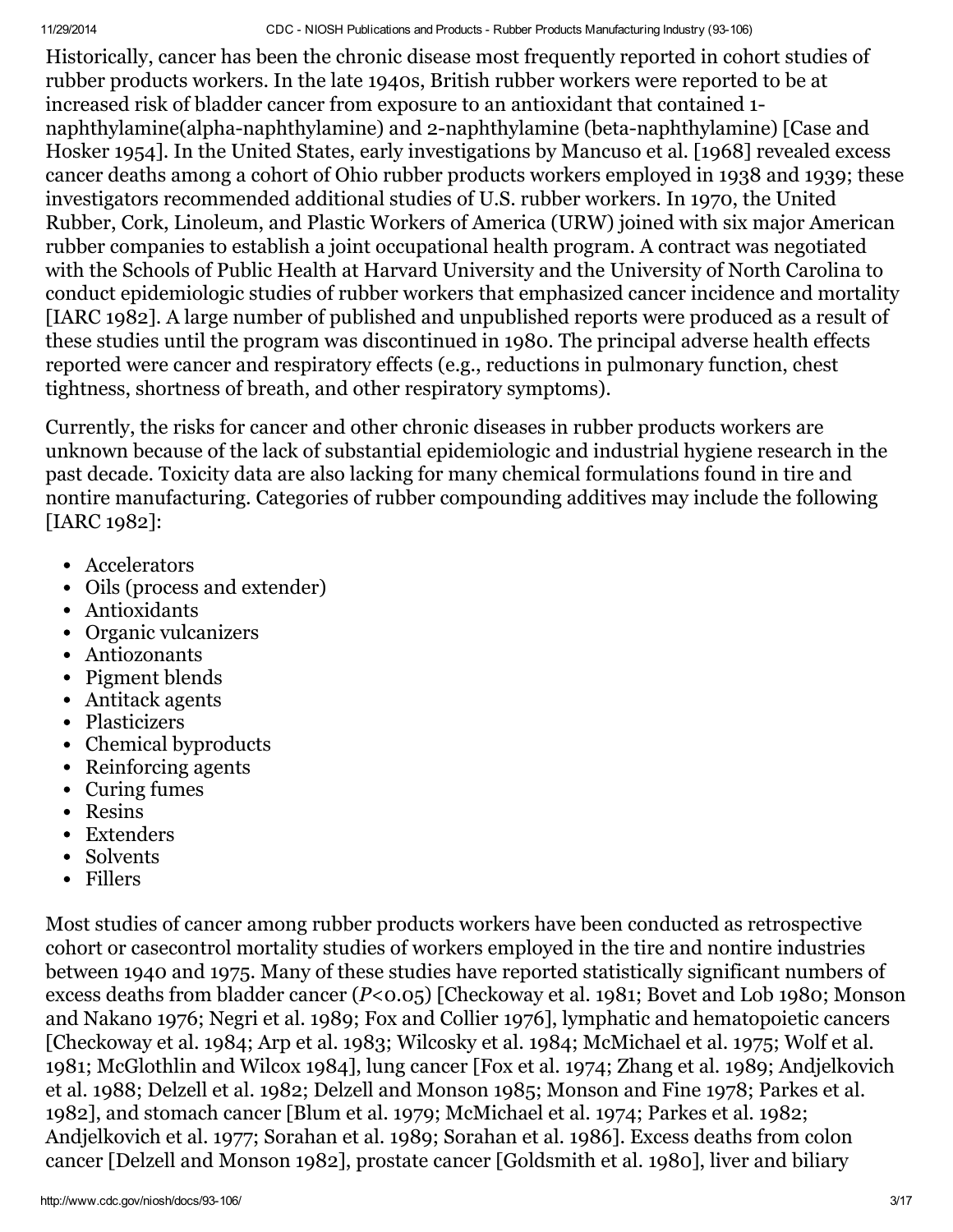cancer [Delzell and Monson 1982], and esophageal cancer [Parkes et al. 1982] have been noted in individual studies. Occupational exposure data do not exist for most of these studies and have been estimated historically. The uncertainty of these exposure estimates is exacerbated by chemical formulations that differ with each plant or process.

In 1980, OSHA [1980] published a report informing tire and nontire workers of their risk for cancer as reported in several studies by Harvard University and the University of North Carolina [Monson and Fine 1978; Monson and Nakano 1976; McMichael et al. 1974, 1975, 1976a,b,c; Andjelkovic et al. 1976; Tyroler et al. 1976; Andjelkovich et al. 1977; Blum et al. 1979].

In 1982, the International Agency for Research on Cancer (IARC) published a rubber industry monograph that evaluated the available epidemiologic, toxicologic, and industrial hygiene data [IARC 1982]. In that monograph, IARC concluded that sufficient evidence existed to associate leukemia with occupational solvent exposure in the rubber industry; however, no clear evidence existed to indicate an excess of bladder cancer in British rubber workers first employed after 1950 or in U.S. rubber workers. IARC also concluded in the monograph that evidence was limited for associating stomach, lung, and skin cancer with occupational exposures in the rubber industry, and inadequate for associating lymphoma and colon, prostate, brain, thyroid, pancreatic, and esophageal cancer with these exposures.

NIOSH recently recommended measures to reduce worker exposures to otoluidine and aniline (chemicals used as intermediates in the manufacture of rubber antioxidants and accelerators) to the lowest feasible concentrations [NIOSH 1990; Ward et al. 1991]. The epidemiologic evidence reported by NIOSH [1989] associated occupational exposure to otoluidine and aniline with an increased risk of bladder cancer among workers at a plant that manufactured rubber antioxidants and accelerators. However, it is unknown whether a similar risk exists for workers involved in the manufacture of rubber products.

# Respiratory Effects

The studies conducted by Harvard University and the University of North Carolina report an increase in adverse respiratory effects (i.e., chest tightness, shortness of breath, reductions in pulmonary functions, and other respiratory symptoms) among rubber products workers [Fine et al. 1976; Fine and Peters 1976; Weeks et al. 1981a,b; McMichael et al. 1976b]. The University of North Carolina researchers also investigated chronic disabling pulmonary disease among rubber products workers [Lednar et al. 1977]. Emphysema was the primary condition responsible for early retirement that was due to pulmonary disease among rubber products workers who retired from a large Ohio company during the period 196473. Respiratory effects and chronic disabling pulmonary diseases were reported to be more prevalent among rubber workers in the curing, processing (premixing, weighing, mixing, and heating of raw ingredients), and finishing and inspection areas of tire and nontire plants [Fine et al. 1976; Fine and Peters 1976; Weeks et al. 1981a,b; McMichael et al. 1976b; Lednar et al. 1977]. The prevalence is unknown for respiratory effects and diseases resulting from current occupational exposures in the rubber products manufacturing industry.

The results from one study identified naphthalene diisocyanate (NDI) as the cause of respiratory irritation among workers in a Swedish tire plant [Alexandersson et al. 1986]. In another study, however, no agent could be identified as the cause of acute respiratory illnesses, recurrent bronchitis with loss of lung function, or peripheral eosinophilia among 30 workers involved in a synthetic chloroprene rubber thermoinjection process [Bascom et al. 1988, 1990]. A 1987 study by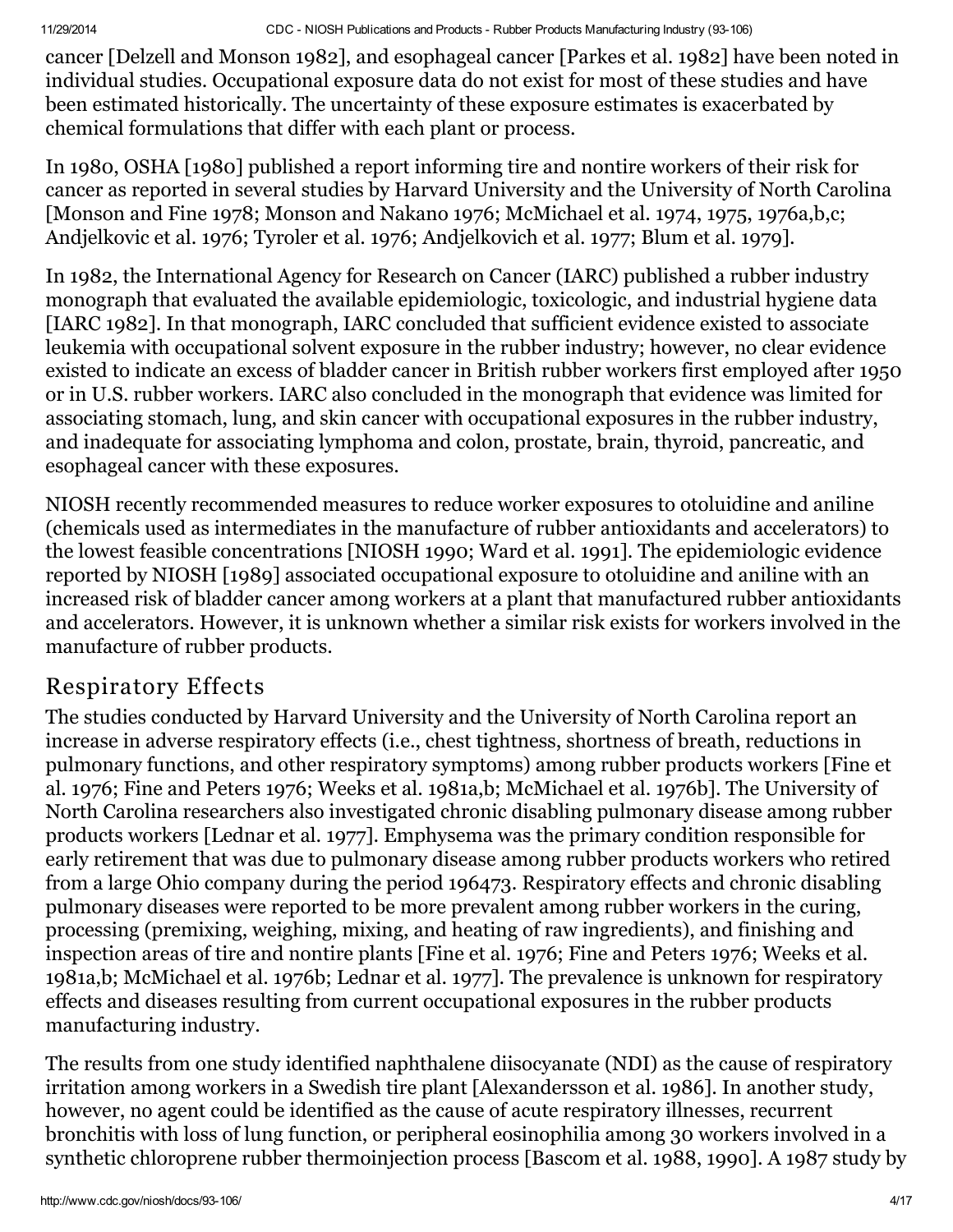NIOSH at nine U.S. tire plants found no significant increase in pneumoconiosis when investigators examined 987 chest Xrays of workers who were at least 40 years old [Jankovic and Reger 1989].

#### Dermatologic Effects

Contact dermatitis has been reported frequently among rubber workers and even more frequently among users of rubber products [Taylor 1986]. A crosssectional survey of 999 workers in an Australian tire plant reported a prevalence rate of 37 cases of occupational contact dermatitis per 1,000 workers [Varigos and Dunt 1981]. Table 2 lists chemicals identified in the rubber products industry as sensitizing agents for contact dermatitis.

Since 1972, several NIOSH health hazard evaluations (HHEs) have reported contact dermatitis in tire and nontire plants, but most of the evaluations (Table 3) could not identify a specific chemical as the causative agent [Gunter and Flesch 1977; Hollett and Klemme 1982; Williams et al. 1984; Ruhe et al. 1975].

The Bureau of Labor Statistics (BLS) reported that in the rubber and miscellaneous plastics industry (SIC 30), the 1991 incidence rate for skin diseases or disorders (contact dermatitis, eczema, or rash caused by primary irritants and sensitizers) was 19.0 cases per 10,000 fulltime workers [DOL 1993]. This incidence rate was the ninth highest among the 32 major 2digit SIC industries. The relationship between dermatitis and the chemicals used in this industry has not been well defined [Williams et al. 1984], but some chemicals documented to cause dermatitis are no longer used. Many other chemicals used in the industry today have not been evaluated and are not regulated [Williams et al. 1984]. Lack of information about sources of worker exposure (including direct contact with bulk chemicals, processed stocks, and machinery contaminated with chemicals) has contributed to the difficulty in determining the association between contact dermatitis and specific chemicals [Williams et al. 1984].

A cluster of five vitiligo cases (cutaneous depigmentation) has also been reported [O'Malley et al. 1988; O'Malley and Mathias 1986]. The five cases were diagnosed among 199 workers at a company that manufactured hydraulic pumps with rubber injectionmolded interiors. Paratertiary butylphenol (PTBP) and 2,4ditertiary butylphenol (DTBP) were identified as probable causes for four of the five cases. Both compounds were present in rubber stock that was handled by the workers.

#### Reproductive Effects

Although pregnancy outcomes have been studied among Swedish and Finnish rubber workers [Holmberg and Nurminen 1980; Lindbohm et al. 1983; Hemminki et al. 1983; Axelson et al. 1983; Lindbohm et al. 1991], no conclusions can be drawn because of equivocal results and lack of occupational exposure data. NIOSH has investigated reports of spontaneous abortions among American rubber workers, but none of these could be attributed to exposures in the work environment [Boiano and Klemme 1984; Belanger 1981]. Investigators of reproductive impairment and occupation have rarely studied the possibility of synergistic effects occurring in industries where workers encounter a multitude of exposures [Rosenberg et al. 1987].

#### Table 2.

Agents reported to cause contact dermatitis in rubber products workers

#### Number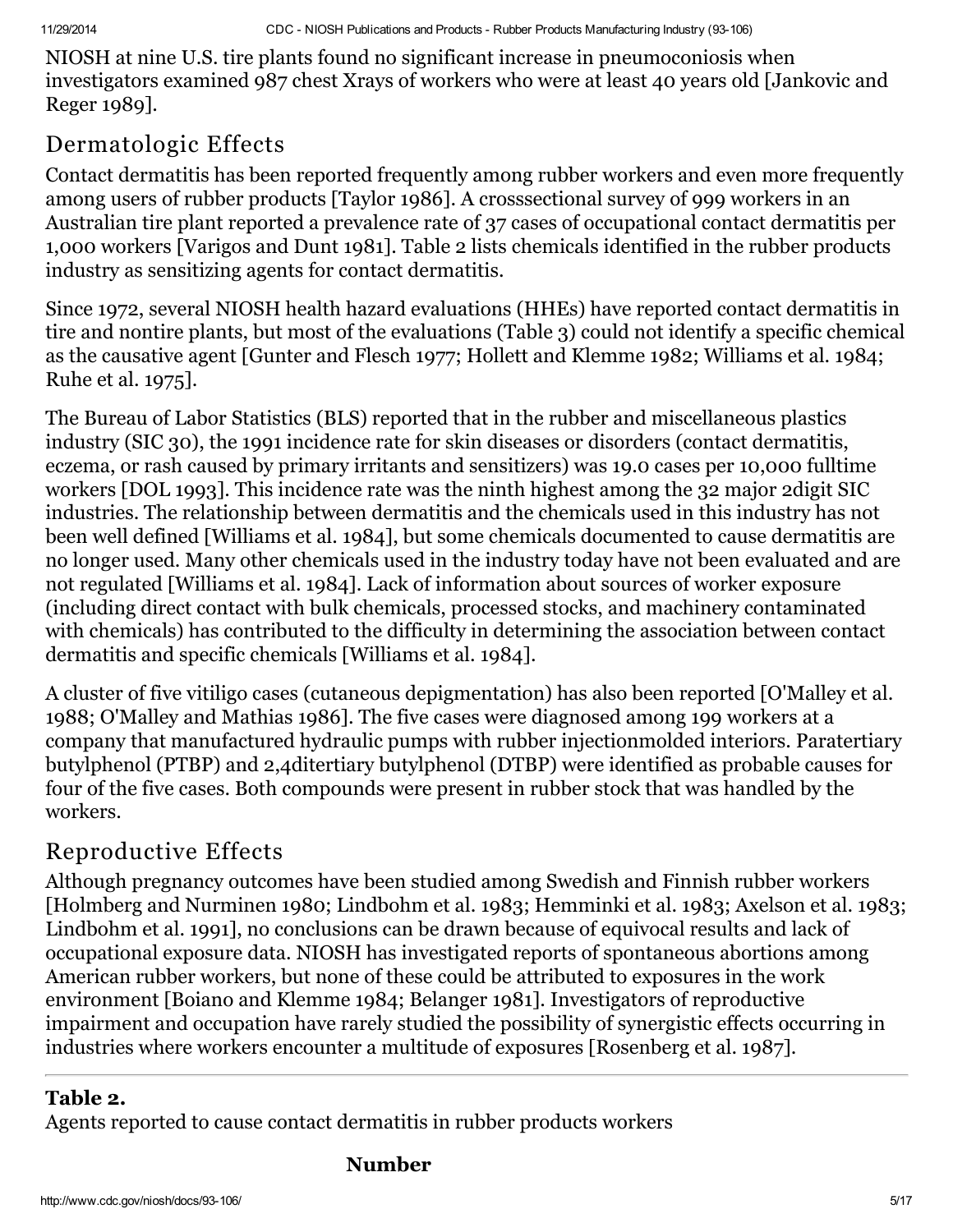| <b>Chemical</b>                                                                                                     | of cases     | <b>Process</b>                                                                                  |                     |                         | <b>Product Country Reference</b> |
|---------------------------------------------------------------------------------------------------------------------|--------------|-------------------------------------------------------------------------------------------------|---------------------|-------------------------|----------------------------------|
| $2(2'-4')$ Dinitrophenylthio)<br>benzothiazole (Pisa), which was<br>contaminated with<br>dinitrochlorbenzene (DNCB) | 16           | All areas                                                                                       | <b>Tires</b>        | Italy                   | Zina et al.<br>$[1987]$          |
| 4,4'-Dithiodimorpholine, 1%                                                                                         | 45           | Not specified                                                                                   | <b>Tires</b>        | United<br><b>States</b> | Taylor<br>$[1986]$               |
| n-Isopropyl-n-<br>phenylparaphenylenediamine<br>(IPPD)                                                              | 15           | Assembly,<br>maintenance,<br>compounding                                                        | <b>Tires</b>        | France                  | Herve-<br>Bazin et al.<br>[1977] |
| n-Dimethyl-1,3 butyl-n-<br>phenylparaphenylenediamine<br>(DMPPD)                                                    | 15           | Assembly,<br>maintenance<br>compounding<br>(tested only on<br>those who had<br>reacted to IPPD) | <b>Tires</b>        | France                  | Herve-<br>Bazin et al.<br>[1977] |
| para-Phenylenediamine<br>compounds                                                                                  | 48           | Not specified<br>(handling of<br>uncured rubber)                                                | Tires,<br>footwear  | Finland                 | Kilpikari<br>$[1982]$            |
| Ethylene thiourea (ETU)                                                                                             | $\mathbf{1}$ | Sewing                                                                                          | Nontire<br>products | Sweden                  | Bruze and<br>Fregert<br>$[1983]$ |
| Resorcinal (sic)                                                                                                    | 8            | Not specified                                                                                   | <b>Tires</b>        | Italy                   | Abbate et<br>al. [1989]          |

#### Table 3.

NIOSH surveys for contact dermatitis in tire and nontire plants

| <b>Chemical</b>                                                                                                       | <b>Number</b><br>of cases | Product                                       | <b>Recommendations</b>                                                                                                                                     | <b>Reference</b>                                                |
|-----------------------------------------------------------------------------------------------------------------------|---------------------------|-----------------------------------------------|------------------------------------------------------------------------------------------------------------------------------------------------------------|-----------------------------------------------------------------|
| Solution containing zinc<br>oxide, resorcinol,<br>formaldehyde, sodium<br>hydroxide, ammonia; rayon<br>fibers in cord | 5                         | Reinforced<br>rubber<br>hose                  | Use ventilation and barrier<br>cream.                                                                                                                      | Gunter and<br>Flesch<br>[1977],<br><b>HHE 77-</b><br>$37 - 413$ |
| Various, not specified                                                                                                | 60                        | <b>Bladders</b><br>for aircraft<br>fuel cells | Use gloves and wash hands after<br>contact.                                                                                                                | Hollett and<br>Klemme<br>$[1982],$<br>HETA 81-<br>045C-1217     |
| Various, not specified<br>(present in dust in banbury, $NS^*$<br>milling, and pigment<br>blending areas)              |                           | Tires,<br>tubes,<br>flaps,                    | Use clean rubber stock liners;<br>train workers in personal<br>hygiene; relocate sensitized<br>workers; maintain surveillance;<br>implement a dust control | Williams et<br>al. [1984],<br><b>HETA 83-</b>                   |

http://www.cdc.gov/niosh/docs/93-106/ 6/17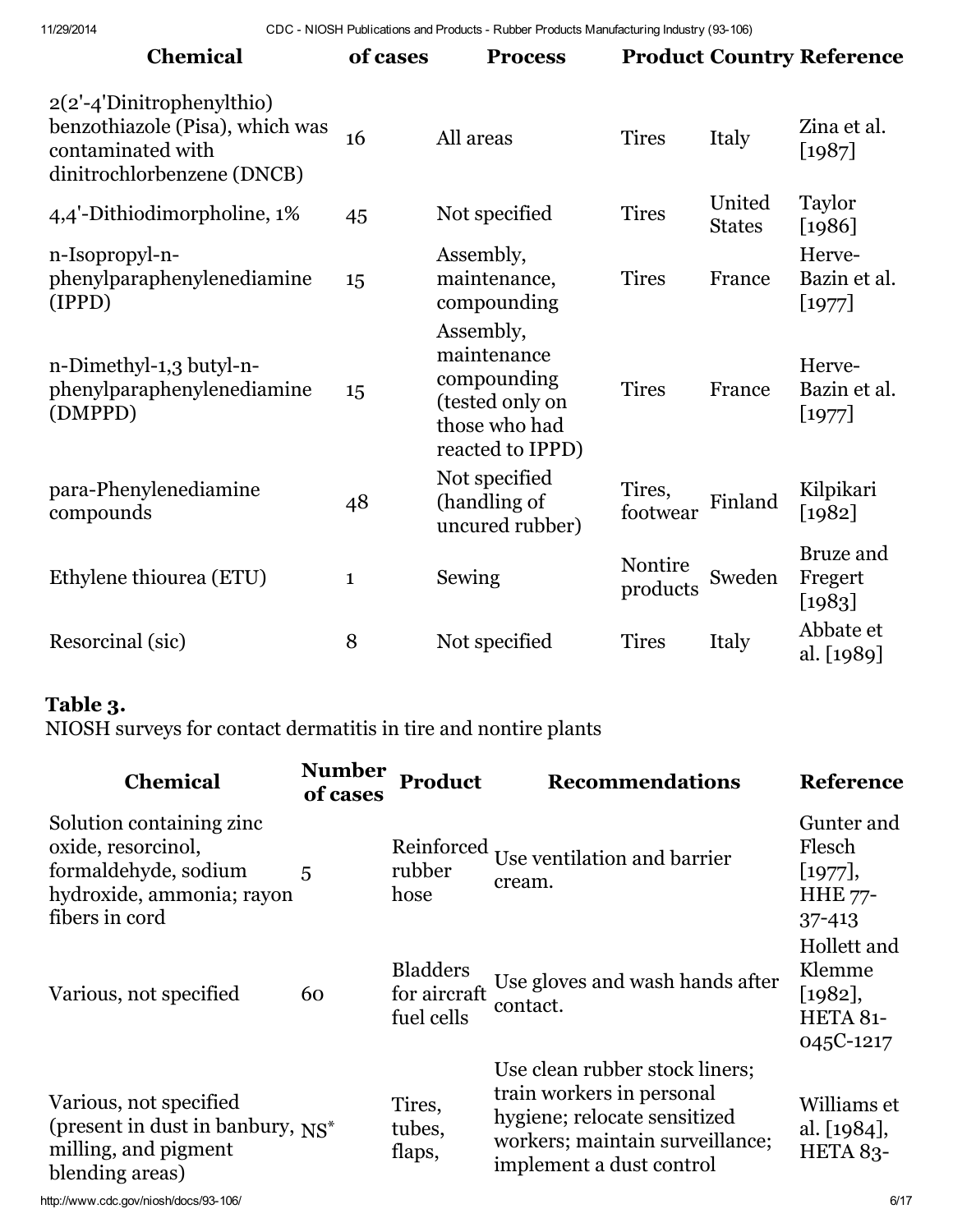bladders program. 196-1492

| 2,2'Dithioaniline (bis-2) | 10 | Urethane<br>rubber<br>bumper<br>pads | Use disposable gloves and<br>disposable smock; shower before<br>leaving the worksite.             | Ruhe et al.<br>[1975],<br><b>HHE 73-</b><br>156-205 |
|---------------------------|----|--------------------------------------|---------------------------------------------------------------------------------------------------|-----------------------------------------------------|
| *NS=Not specified.        |    |                                      | See also Ellish et al. [1977] and Suskind [1982] for other dermatitis investigations conducted in |                                                     |

this plant.

#### Injuries

The BLS annual survey reports injury incidence rates for industries by total cases, lost workday cases, nonfatal cases without lost workdays, and lost workdays. The annual survey is based on a stratified random sample of employers and does not include selfemployed individuals, farms with fewer than 11 workers, employers regulated by Federal safety and health laws other than the Occupational Safety and Health Act, or Federal, State, or local government agencies. A review of the data indicates that the injury incidence rate for the rubber and miscellaneous plastics industry (SIC 30) was about 15.0 injuries per 100 fulltime workers in 1988, 1989, and 1990 [DOL 1990, 1991, 1992]. Although this rate had dropped to 13.9 injuries per 100 fulltime workers in 1991, it was still the eighth highest among the 70 major 2digit SIC industries [DOL 1993]. Other incidence rates for rubber products SIC codes (e.g., incidence rates for lost workdays) are comparable with those reported for other industries. However, the significance of these comparisons cannot be determined without more specific analyses of the type, frequency, and distribution of the injuries.

# Repeated Trauma Disorders

Disorders associated with repeated trauma is a broad BLS category that includes noiseinduced hearing loss, synovitis, tenosynovitis, carpal tunnel syndrome, and other conditions resulting from repeated motion, vibration, or pressure. No data show the number of rubber and plastics workers affected by each of these disorders, but the overall incidence in 1991 was 80.5 cases per 10,000 fulltime workers [DOL 1993]. Data also indicate that this incidence rate has increased yearly since 1988, when the incidence rate was 56.5 per 10,000 [DOL 1990, 1991, 1992, 1993]. Only 9 of 31 additional 2digit SIC industries have higher incidence rates, and rubber and plastics footwear manufacturing has the 18th highest rate (160.3 cases per 10,000) among 138 3digit SIC industries [DOL 1993].

# Efforts To Characterize Exposures

#### Industrial Hygiene Studies

In the early 1980s, NIOSH conducted industrial hygiene surveys of the tire and rubber industry and recommended that engineering controls be implemented and that substitute chemical formulations be introduced to reduce worker exposure to toxic agents [NIOSH 1983a, 1984]. However, few studies have been conducted since then to determine whether these recommendations have been instituted.

Researchers in Italy sampled volatile emissions in three locations: the vulcanization area of a shoesole factory, the vulcanization and extrusion areas of a tire retreading factory, and the extrusion area of an electrical cable insulation plant [Cocheo et al. 1983]. Approximately 100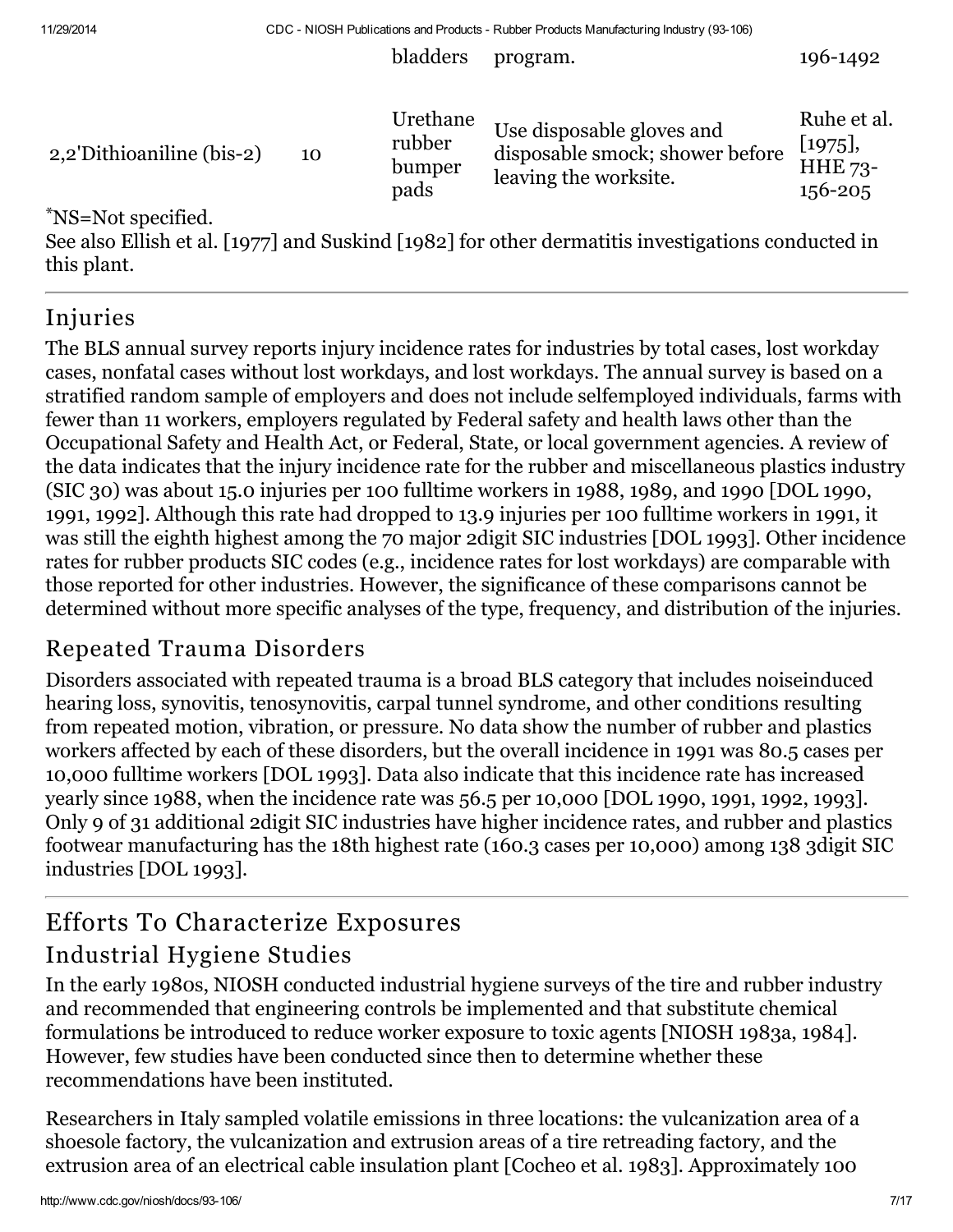different chemicals were identified, but the health effects associated with exposure to these chemicals have not been studied. In addition, it is notknown whether the chemicals identified are representative of the emissions in other plants.

#### Laboratory Study

In 1976, a laboratory study was conducted in the United States to simulate the volatile emissions released during vulcanization of one rubber formulation [Fraser and Rappaport 1976]. Although various compounds were identified as contaminants in the raw materials or as reaction products, all rubber formulations contain different ingredients.

## National Occupational Exposure Survey

The National Occupational Exposure Survey (NOES) lists many chemical and other possible hazards (e.g., elevated temperature, whole body vibration, infrared and microwave radiation, impact noise, handwrist manipulations, etc.) found in 37 tire and nontire plants surveyed from 1981 to 1983 [NIOSH 1983b]. The survey involved approximately 19,500 workers. Most of the NOES surveys were conducted in the work areas of fabricated rubber products plants (SIC 3069), where more than 1,000 potential chemical hazards were identified. Although the NOES results estimate the number and distribution of workers potentially exposed to these hazards, they provide no quantitative exposure data.

#### OSHA Reports

OSHA inspection reports were reviewed to identify occupational exposures that were most frequently found in the tire and nontire plants and to determine whether any of these exposures exceeded OSHA standards. Data were reviewed from OSHA inspections conducted during the period 198290 in tire and inner tube facilities (SIC 3011), rubber and plastics footwear facilities (SIC 3021), rubber and plastics hose facilities (SIC 3052), and fabricated rubber products facilities (SIC 3069) [OSHA 1990]. Citations can be issued by OSHA for chemical exposures that exceed the PEL, failure to abate a hazard, lack of adequate engineering controls and personal protective equipment, lack of adequate training, lack of medical surveillance, or failure to meet other occupational safety and health standards. Of the hazards cited, only continuous or intermittent noise was noted in all four of these SIC codes. However, because not all facilities were inspected and only a small proportion of the workers were observed, these data do not provide adequate information about the health and safety risks for this industry. For example, although most inspections were conducted in the fabricated rubber products industry (SIC 3069), only about onethird of the total plants in this industry were inspected. In addition, the substances monitored during these OSHA inspections were usually those that had OSHA PELs and sampling methods [29 CFR 1910]. Thus, the substances monitored may not have been the substances that represented the greatest hazards. Stewart and Rice [1990] have suggested that research be conducted to determine whether the OSHA database of monitoring results is representative of national exposure situations.

# Research Needs

In the absence of current epidemiologic and occupational exposure data, information about chemical formulations, and specific injury analyses, it is impossible to assess the risk posed to rubber products workers by cancer, other occupational diseases, and certain injuries. The hazards that exist today may be different from those in the past because of changes in chemical formulations and the introduction of automated processes. To quantify the health risks for rubber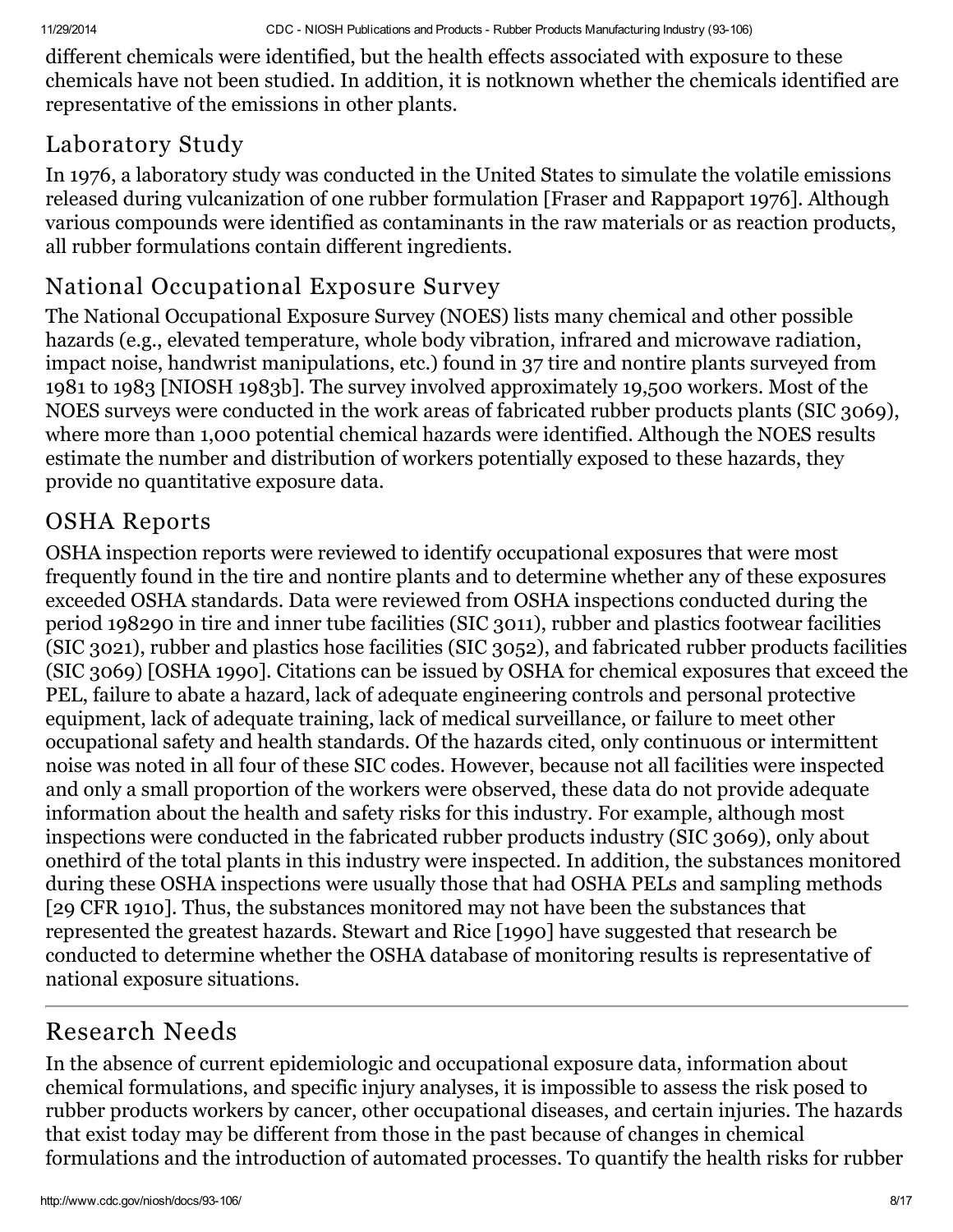products workers, the following types of research are needed:

- Evaluation of hazardous exposures
- Assessment of control measures
- Epidemiologic research
- Collection of injury data
- Evaluation of health and safety programs
- Identification of compounds or groups of substances

#### Evaluation of Hazardous Exposures

Industrial hygiene characterization studies should be conducted in tire and nontire plants to further evaluate hazardous agents. These data should be used to reconstruct historical exposures (e.g., airborne and dermal).

#### Assessment of Control Measures

The effectiveness of control measures (e.g., engineering controls and personal protective equipment and clothing) should be assessed in tire and nontire plants. Such an assessment should include the transfer of new and innovative technologies across industries. For example, control measures for bag dumping and powder weighout operations have been studied by NIOSH in other industries where powdered materials are handled [Gressel and Fischbach 1989; Gressel et al. 1987; Heitbrink and McKinnery 1986; Cooper et al. 1989].

Investigations are needed to determine the type and amount of personal hygiene information being communicated to rubber products workers (e.g., the information described by OSHA [1980]). Practices recommended by OSHA include (1) removal of chemical contaminants before eating, drinking, smoking, or using cosmetics, (2) refraining from eating, drinking, or smoking in work areas, (3) showering before going home, and (4) leaving protective clothing at work. The application of these practices by rubber products workers should also be surveyed.

#### Epidemiologic Research

From 1980 to the present, a gap exists in the epidemiologic research among rubber products workers. Only three retrospective cohort mortality studies were published after those done by Harvard University and the University of North Carolina [Carlo et al.1993; Negri et al. 1989; Zhang et al. 1989]. Updated retrospective cohort analyses and other epidemiologic designs are needed to determine whether current workers in this industry risk cancer and other adverse health effects such as respiratory effects, skin disorders, and reproductive impairments. Crosssectional surveys should be performed throughout the rubber products industry to determine the prevalence of skin diseases and repetitive trauma disorders.

# Collection of Injury Data

Detailed injury data (e.g., data on the types and severity of injuries within a particular job process) should be collected to identify areas where preventive measures such as worker education and training could be implemented. The BLS Annual Survey reports injury incidence rates but not types of injuries. Conversely, injury rates could be calculated from data in the BLS Supplementary Data System [DOL 1987], but the suppression of employment figures prevents the calculation of valid rates [U.S. Department of Commerce 1987].

Data are suppressed by the U.S. Bureau of the Census in many States to prevent disclosure of employment data that might identify the operations of specific plants. This practice is in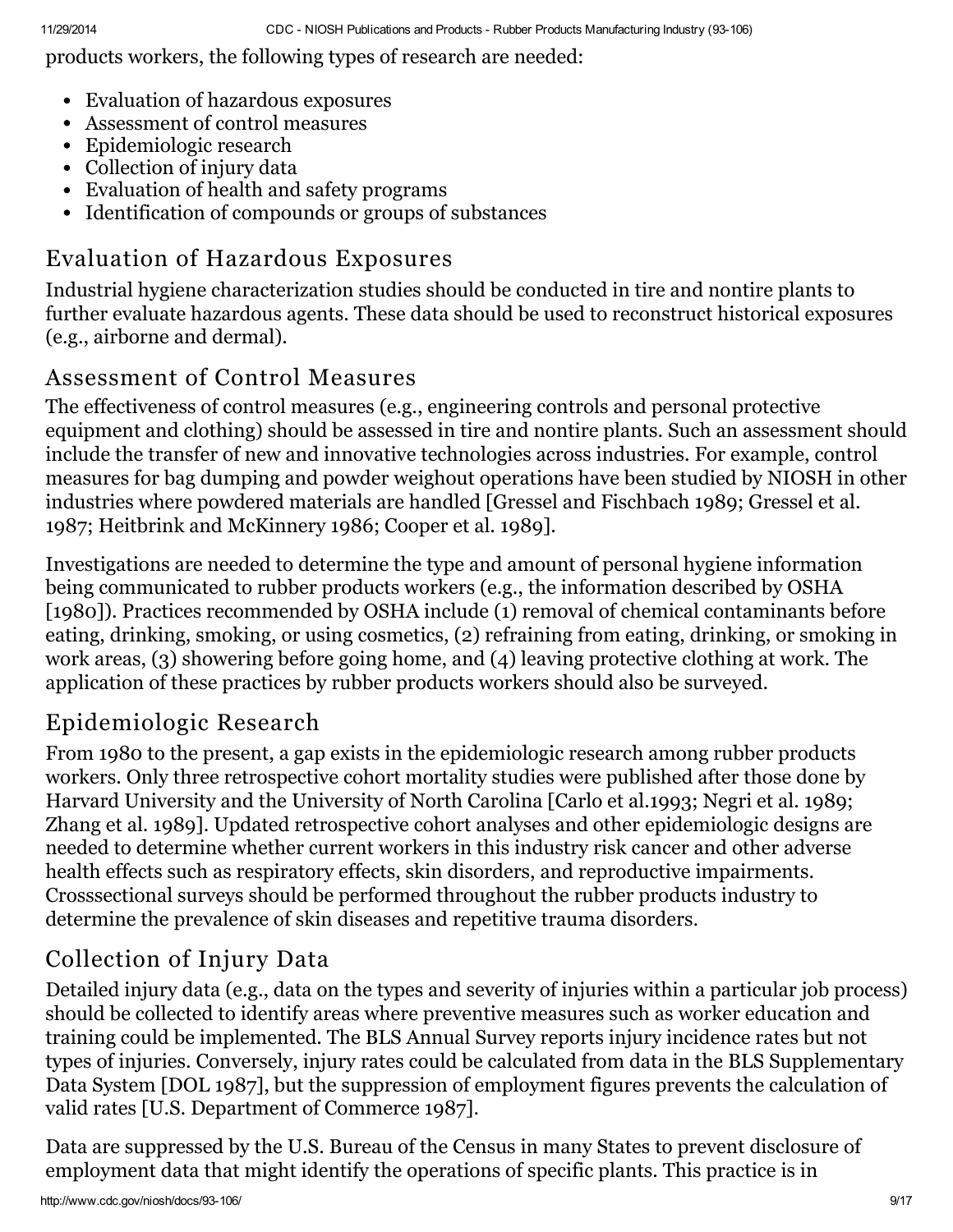accordance with a Federal regulation that prohibits publication of data that might disclose the operations of an individual employer [U.S. Department of Commerce 1987].

# Evaluation of Health and Safety Programs

The injury incidence rate for 1991 in the rubber and miscellaneous plastics industry (SIC 30) was the eighth highest among the 70 major 2digit SIC industries [DOL 1993]. Current health and safety programs in the rubber products manufacturing industry should be evaluated to determine whether they are adequately addressing the need for injury reduction.

# Identification of Compounds or Groups of Substances

Although toxicologic studies have been conducted on chemicals used or formed during rubber products manufacturing [Cox 1989; Susten et al. 1985; Hedenstedt et al. 1979, 1981; Hedenstedt 1982; Donner et al. 1983; IARC 1982; NTP 1992], this research has included only a small fraction of all chemicals used. Investigators have suggested that instead of focusing on individual chemicals, research in the rubber industry should address compounds or groups of substances such as accelerators or curing fumes [Holmberg and Sjstrm 1980; IARC 1982]. This research should include systematic identification and quantitation of the organic vapors and gases produced from the heating and curing of rubber compounds.

# Conclusions

Epidemiologic, toxicologic, and industrial hygiene studies are needed to assess the risk of cancer and other diseases from current occupational exposures. Detailed analyses of worker injuries are also needed to identify areas for worker training and other preventive measures. The results of future studies should be closely monitored to determine whether recommendations to Federal regulatory agencies should be developed for the rubber products manufacturing industry.

# References

Abbate C, Polito I, Puglisi A, Brecciaroli R, Tanzariello A, German¢ D [1989]. Dermatosis from resorcinal in tyre makers. Br J Ind Med 46:212214.

Alexandersson R, Gustafsson P, Hedenstierna G, Rosen G [1986]. Exposure to naphthalenediisocyanate in a rubber plant: symptoms and lung function. Arch Environ Health 41(2):8589.

Andjelkovich DA, Abdelghany N, Mathew RM, Blum S [1988]. Lung cancer casecontrol study in a rubber manufacturing plant. Am J Ind Med 14:559574.

Andjelkovic D, Taulbee J, Symons M [1976]. Mortality experience of a cohort of rubber workers, 19641973. J Occup Med 18(6):387394.

Andjelkovich D, Taulbee J, Symons M, Williams T [1977]. Mortality of rubber workers with reference to work experience. J Occup Med 19(6):397405.

Arp EW Jr., Wolf PH, Checkoway H [1983]. Lymphocytic leukemia and exposures to benzene and other solvents in the rubber industry. J Occup Med 25(8):598602.

Axelson O, Edling C, Andersson L [1983]. Pregnancy outcome among women in a Swedish rubber plant. Scand J Work Environ Health 9 (Suppl 2): 7983.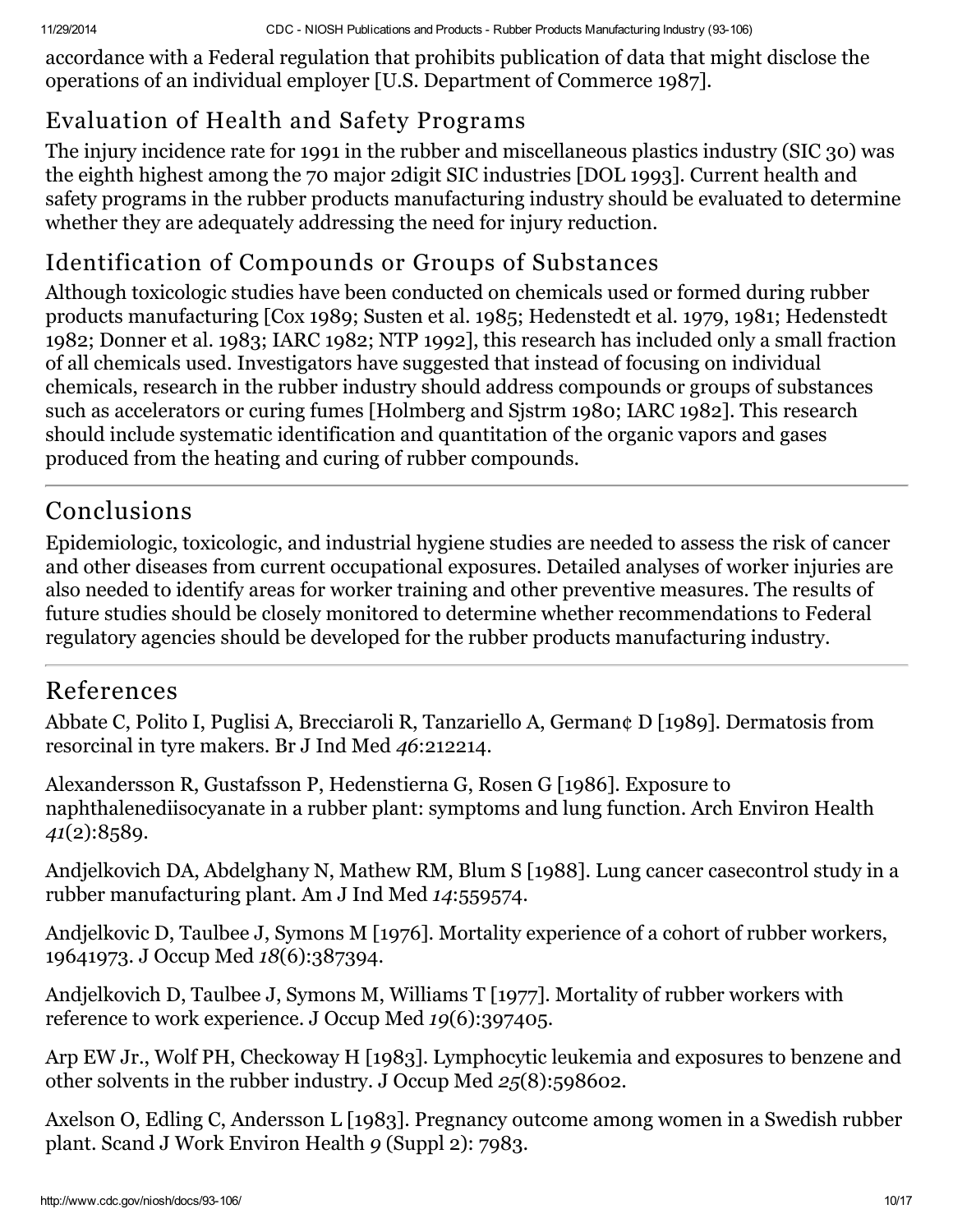Bascom R, Baser ME, Thomas RJ, Fisher JF, Yang WN, Baker JH [1990]. Elevated serum IgE, eosinophilia, and lung function in rubber workers. Arch Environ Health 45(1):1519.

Bascom R, Fisher JF, Thomas RJ, Yang WN, Baser ME, Baker JH [1988]. Eosinophilia, respiratory symptoms and pulmonary infiltrates in rubber workers. Chest 93(1):154158.

Belanger PL [1981]. Health hazard evaluation report: Lear Siegler, Inc., San Diego, CA. Cincinnati, OH: U.S. Department of Health and Human Services, Public Health Service, Centers for Disease Control, National Institute for Occupational Safety and Health, NIOSH Report No. HETA 812701012.

Blum S, Arp EW Jr., Smith AH, Tyroler HA [1979]. Stomach cancer among rubber workers: an epidemiologic investigation. In: Lemen R, Dement JM, eds. Dusts and Disease, Proceedings of the Conference on Occupational Exposures to Fibrous and Particulate Dust and Their Extension into the Environment. Park Forest South, IL: Pathotox Publisher, Inc., pp. 325334.

Boiano JM, Klemme JC [1984]. Health hazard evaluation report: Geauga Company, Middlefield, OH. Cincinnati, OH: U.S. Department of Health and Human Services, Public Health Service, Centers for Disease Control, National Institute for Occupational Safety and Health, NIOSH Report No. HETA 811071331.

Bovet P, Lob M [1980]. Death from malignant tumor of workers in a Swiss rubber factory. Epidemiological study, 19551975. Schweiz Med Wochenschr 110(35):12771287.

Bruze M, Fregert S [1983]. Allergic contact dermatitis from ethylene thiourea. Contact Dermatitis 9:208212.

Carlo GL, Jablinske MR, Lee NL, Sund KG, Corn M [1993]. Reduced mortality among workers at a rubber plant. J Occup Med 35(6):611616.

Case RAM, Hosker ME [1954]. Tumour of the urinary bladder as an occupational disease in the rubber industry in England and Wales. Br J Prev Soc Med 8:3950.

CFR. Code of Federal regulations. Washington, DC: U.S. Government Printing Office, Office of the Federal Register.

Checkoway H, Smith AH, McMichael AJ, Jones FS, Monson RR, Tyroler HA [1981]. A casecontrol study of bladder cancer in the United States rubber and tyre industry. Br J Ind Med 38:240246.

Checkoway H, Wilcosky T, Wolf P, Tyroler H [1984]. An evaluation of the associations of leukemia and rubber industry solvent exposures. Am J Ind Med 5:239249.

Cocheo V, Bellomo ML, Bombi GG [1983]. Rubber manufacture: sampling and identification of volatile pollutants. Am Ind Hyg Assoc J 44(7):521527.

Cooper TC, Heitbrink WA, O'Brien DM [1989]. Study report: evaluation of dustiness test methods and recommendations for improved dust control at Heubach Inc., Newark, NJ. Cincinnati, OH: U.S. Department of Health and Human Services, Public Health Service, Centers for Disease Control, National Institute for Occupational Safety and Health, ECTB No. 15411a, NTIS No. PB 89187876.

Cox GV [1989]. Letter of August 11, 1989, from G.V. Cox, Chemical Manufacturers Association, Washington, D.C. to Document Control Officer, Chemical Information Division, Office of Toxic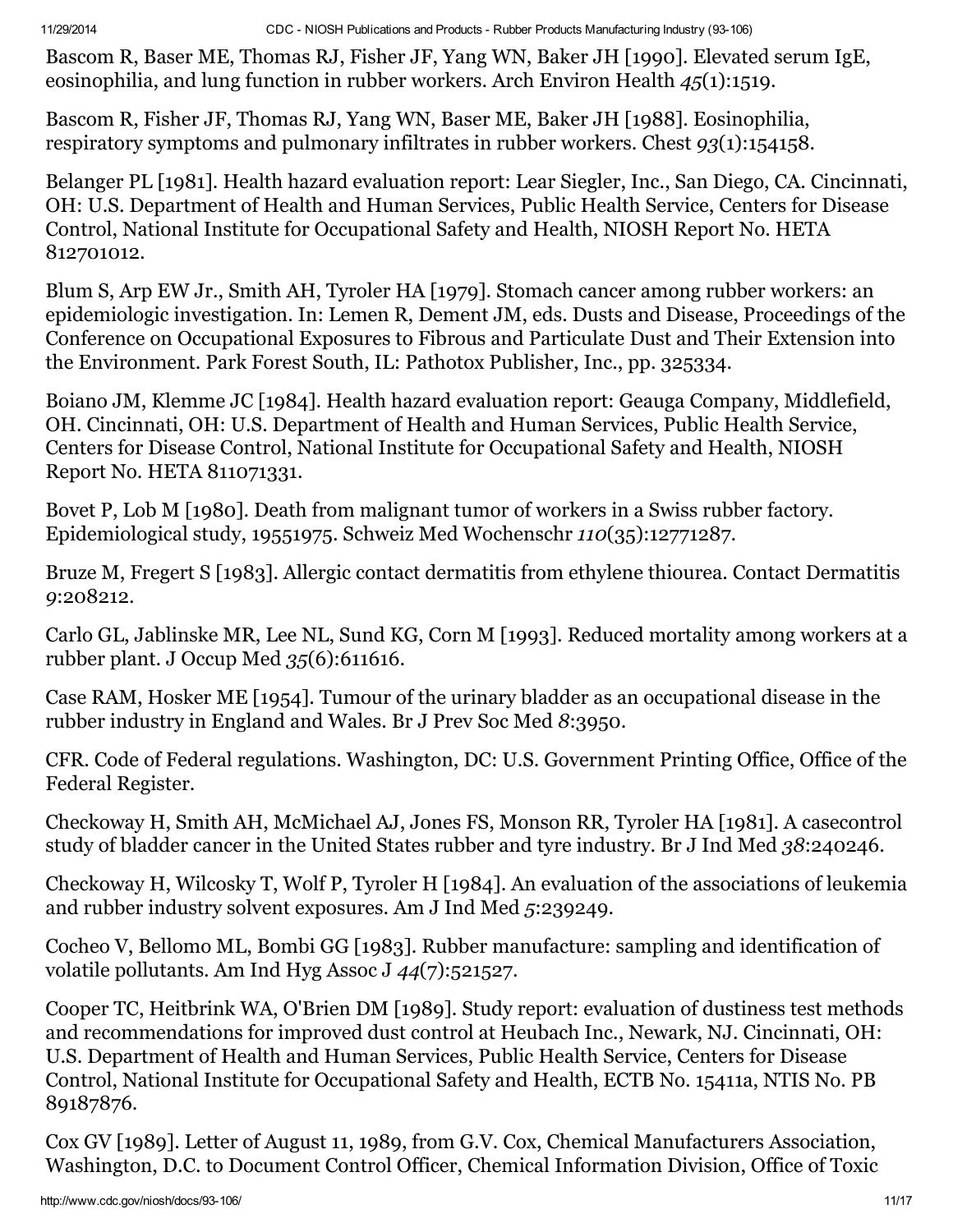Substances, U.S. Environmental Protection Agency,Washington, D.C.

Delzell E, Andjelkovich D, Tyroler HA [1982]. A casecontrol study of employment experience and lung cancer among rubber workers. Am J Ind Med 3:393404.

Delzell E, Monson RR [1982]. Mortality among rubber workers: V. Processing workers. J Occup Med 24(7):539545.

Delzell E, Monson RR [1985]. Mortality among rubber workers: IX. Curing workers. Am J Ind Med 8(6):537544.

DOL [1987]. Supplementary data system (SDS): 19801987. Washington, DC: U.S. Department of Labor, Bureau of Labor Statistics. Unpublished data base.

DOL [1990]. Occupational injuries and illnesses in the United States by industry, 1988. Washington, DC: U.S. Department of Labor, Bureau of Labor Statistics, Bulletin 2366, August 1990, pp. 2337, 4146.

DOL [1991]. Occupational injuries and illnesses in the United States by industry, 1989. Washington, DC: U.S. Department of Labor, Bureau of Labor Statistics, Bulletin 2379, April 1991, pp. 2336, 4045.

DOL [1992]. Occupational injuries and illnesses in the United States by industry, 1990. Washington, DC: U.S. Department of Labor, Bureau of Labor Statistics, Bulletin 2399, April 1992, pp. 2336, 4045.

DOL [1993]. Occupational injuries and illnesses in the United States by industry, 1991. Washington, DC: U.S. Department of Labor, Bureau of Labor Statistics, Bulletin 2424, May 1993, pp. 2336, 4245, 5051, 7374.

Donner M, HusgafvelPursiainen K, Jenssen D, Rannug A [1983]. Mutagenicity of rubber additives and curing fumes. Scand J Work Environ Health 9 (Suppl 2):2737.

Ellish N, Symons M, Andjelkovich D, Williams T, Peterson T [1977]. Special study of dermatitis at the Goodyear Gadsden plant, 19711974. Report by the Occupational Health Studies Group, University of North Carolina to the Joint URW Goodyear Occupational Health Committee, No. GY18, April 1977.

Fine LJ, Peters JM [1976]. Respiratory morbidity in rubber workers. I. Prevalence of respiratory symptoms and disease in curing workers. Arch Environ Health 31(1):59.

Fine LJ, Peters JM, Burgess WA, Di Berardinis LJ [1976]. Studies of respiratory morbidity in rubber workers. IV. Respiratory morbidity in talc workers. Arch Environ Health 31(4):195200.

Fox AJ, Collier PF [1976]. A survey of occupational cancer in the rubber andcablemaking industries: analysis of deaths occurring in 197274. Br J Ind Med 33:249264.

Fox AJ, Lindars DC, Owen R [1974]. A survey of occupational cancer in the rubber and cablemaking industries: results of fiveyear analysis, 196771. Br J Ind Med 31:140151.

Fraser DA, Rappaport S [1976]. Health aspects of the curing of synthetic rubbers. Environ Health Perspect 17:4553.

http://www.cdc.gov/niosh/docs/93-106/ 12/17 Goldsmith DF, Smith AH, McMichael AJ [1980]. A casecontrol study of prostate cancer within a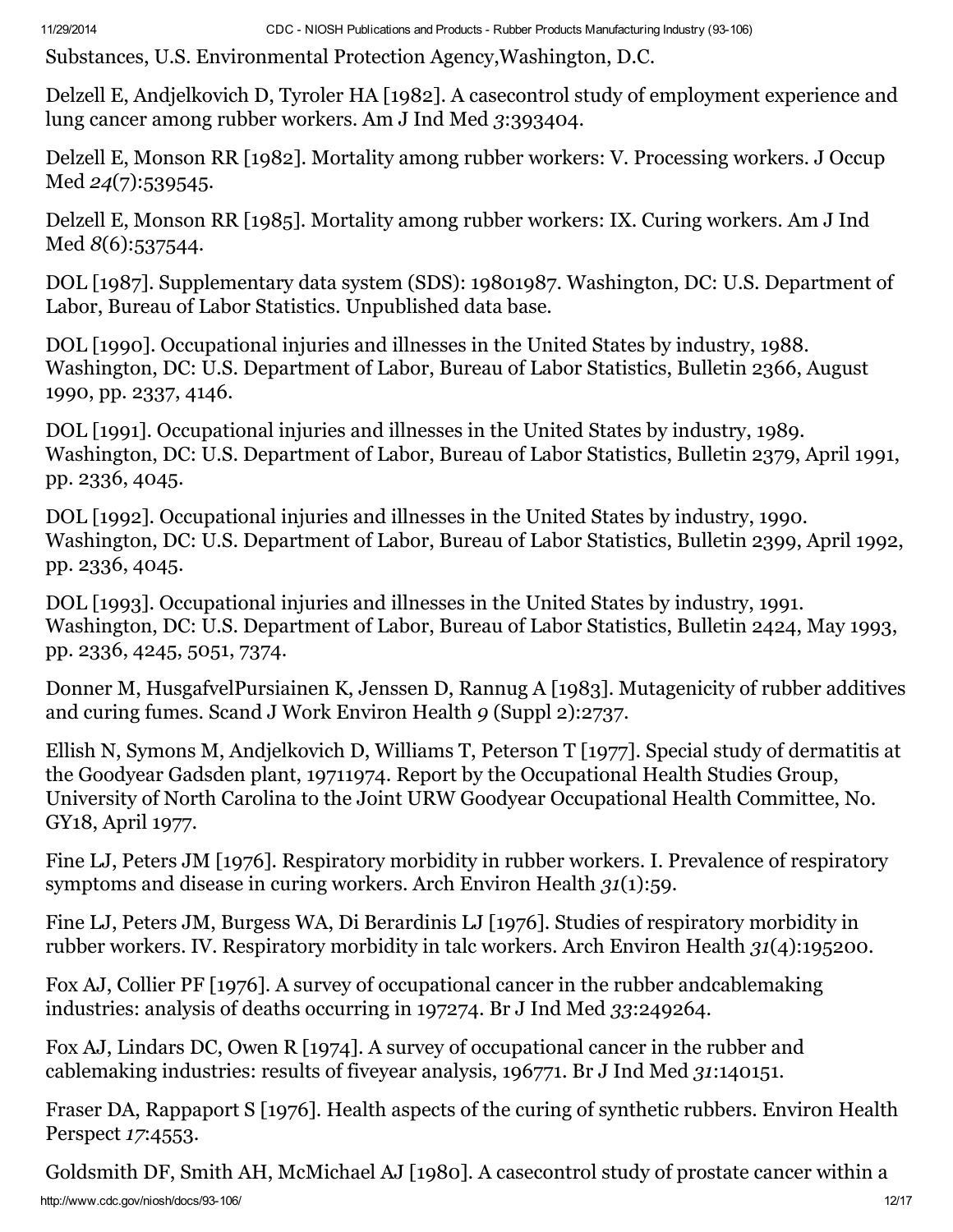cohort of rubber and tire workers. J Occup Med 22(8):533541.

Gressel MG, Fischbach TJ [1989]. Workstation design improvements for the reduction of dust exposures during weighing of chemical powders. Appl Ind Hyg 4(9):227233.

Gressel MG, Heitbrink WA, McGlothlin JD, Fischbach TJ [1987]. Realtime, integrated, and ergonomic analysis of dust exposure during manual materials handling. Appl Ind Hyg 2(3):108113.

Gunter BJ, Flesch JP [1977]. Health hazard evaluation determination report: Gates Rubber Company, Denver, CO. Cincinnati, OH: U.S. Department of Health, Education, and Welfare, Public Health Service, Center for Disease Control, National Institute for Occupational Safety and Health, NIOSH Report No. 7737413.

Hedenstedt A [1982]. Genetic health risks in the rubber industry: mutagenicity studies on rubber chemicals and process vapours. Occupational health series #46: International Symposium on Prevention of Occupational Cancer. Helsinki, Finland: Finnish Institute of Occupational Health, pp. 476482.

Hedenstedt A, Ramel C, Wachtmeister CA [1981]. Mutagenicity of rubber vulcanization gases in Salmonella typhimurium. J Toxicol Environ Health 8:805814.

Hedenstedt A, Rannug U, Ramel C, Wachtmeister CA [1979]. Mutagenicity and metabolism studies on 12 thiuram and dithiocarbamate compounds used as accelerators in the Swedish rubber industry. Mutat Res 68:313325.

Heitbrink WA, McKinnery WN Jr. [1986]. Dust control during bag opening, emptying and disposal. Appl Ind Hyg  $1(2)$ :101109.

Hemminki K, Niemi ML, Kyyrnen P, Kilpikari I, Vainio H [1983]. Spontaneous abortions and reproductive selection mechanisms in the rubber and leather industry in Finland. Br J Ind Med 40(1):8186.

HerveBazin B, Gradiski D, Duprat P, Marignac B, Foussereau J, Cavelier C, et al. [1977]. Occupational eczema from NisopropylN-phenylparaphenylenediamine (IPPD)and Ndimethyl1,3 butylNphenylparaphenylenediamine (DMPPD) in tyres. Contact Dermatitis 3:115.

Hollett BA, Klemme JC [1982]. Health hazard evaluation report: Uniroyal, Incorporated, Mishawaka, IN. Cincinnati, OH: U.S. Department of Health and Human Services, Public Health Service, Centers for Disease Control, National Institute for Occupational Safety and Health, NIOSH Report No. HETA 81045C1217.

Holmberg B, Sjstrm B [1980]. Toxicological aspects of chemical hazards in the rubber industry. J Toxicol Environ Health 6(56):12011209.

Holmberg PC, Nurminen M [1980]. Congenital defects of the central nervous system and occupational factors during pregnancy: a casereferent study. Am J Ind Med 1:167176.

IARC [1982]. IARC monographs on the evaluation of the carcinogenic risk of chemicals to humans: the rubber industry. Vol. 28. Lyon, France: World Health Organization, International Agency for Research on Cancer.

Jankovic J, Reger R [1989]. Health hazard evaluation report: United Rubber Workers'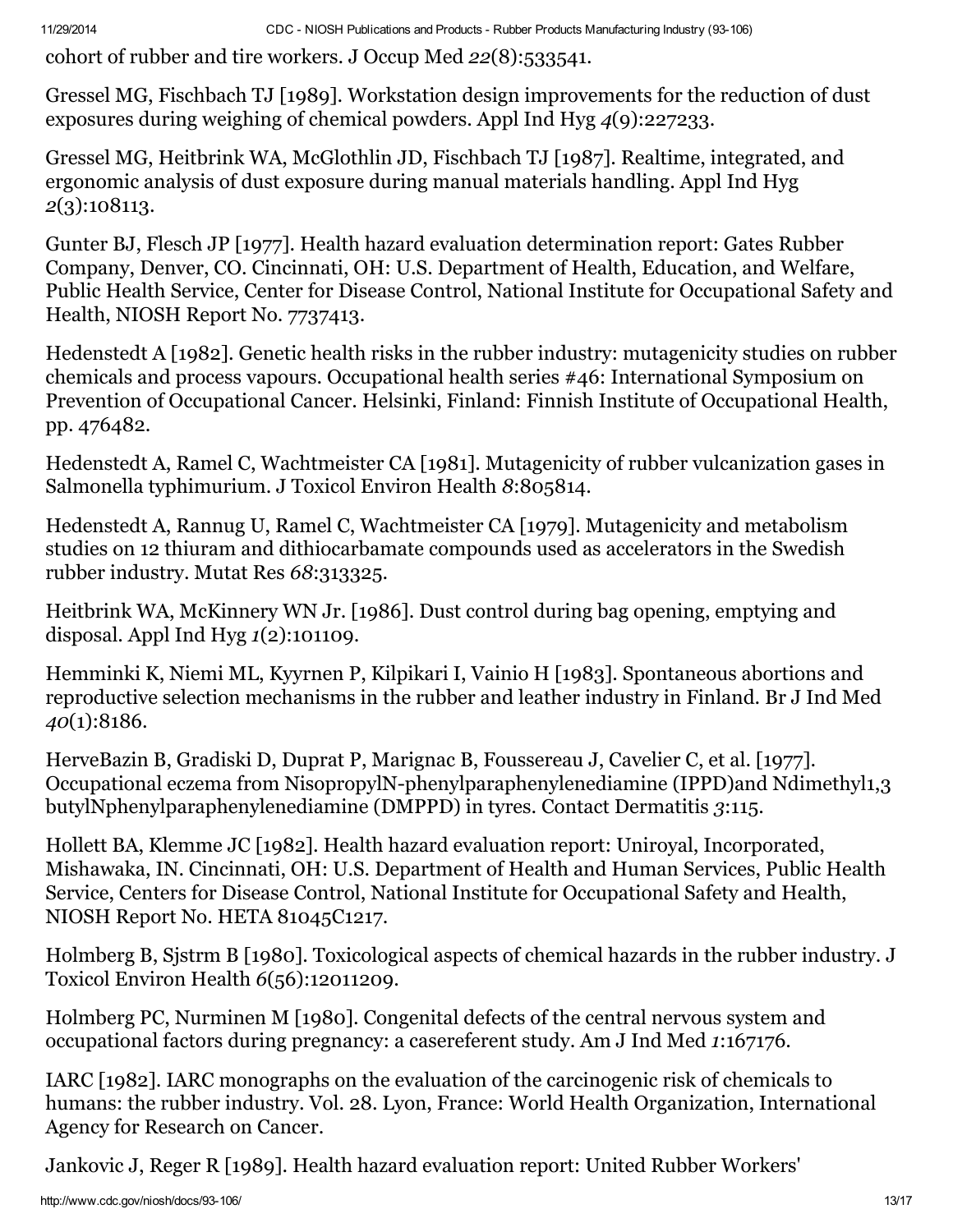International Union, Akron, OH. Morgantown, WV: Department of Health and Human Services, Public Health Service, Centers for Disease Control, National Institute for Occupational Safety and Health, NIOSH Report No. HETA 870171949.

Kilpikari I [1982]. Occupational contact dermatitis among rubber workers. Contact Dermatitis 8:359362.

Lednar WM, Tyroler HA, McMichael AJ, Shy CM [1977]. The occupational determinants of chronic disabling pulmonary disease in rubber workers. J Occup Med 19(4):263268.

Lindbohm ML, Hemminki K, Bonhomme MG, Anttila A, Rantala K, Heikkil P, et al. [1991]. Effects of paternal occupational exposure on spontaneous abortions. Am J Public Health 81(8):10291033.

Lindbohm ML, Hemminki K, Kyyrnen P, Kilpikari I, Vainio H [1983]. Spontaneous abortions among rubber workers and congenital malformations in their offspring. Scand J Work Environ Health 9 (Suppl 2):8590.

Mancuso TF, Ciocco A, ElAttar AA [1968]. An epidemiological approach to the rubber industry. J Occup Med 10(5):213232.

McGlothlin J and Wilcox T [1984]. Health hazard evaluation report: Kelly Springfield Tire Company, Cumberland, MD. Cincinnati, OH: U.S. Department of Health and Human Services, Public Health Service, Centers for Disease Control, National Institute for Occupational Safety and Health, NIOSH Report No. HETA 791091538.

McMichael AJ, Spirtas R, Kupper LL [1974]. An epidemiologic study of mortality within a cohort of rubber workers, 196472. J Occup Med 16(7):458464.

McMichael AJ, Spirtas R, Kupper LL, Gamble JF [1975]. Solvent exposure and leukemia among rubber workers: an epidemiologic study. J Occup Med 17(4):234239.

McMichael AJ, Andjelkovic DA, Tyroler HA [1976a]. Cancer mortality among rubber workers: an epidemiologic study. Ann NY Acad Sci 271:125137.

McMichael AJ, Gerber WS, Gamble JF, Lednar WM [1976b]. Chronic respiratory symptoms and job type within the rubber industry. J Occup Med 18(9):611617.

McMichael AJ, Spirtas R, Gamble JF, Tousey PM [1976c]. Mortality among rubber workers: relationship to specific jobs. J Occup Med 18(3):178185.

Monson RR, Fine LJ [1978]. Cancer mortality and morbidity among rubber workers. JNCI 61(4):10471053.

Monson RR, Nakano KK [1976]. Mortality among rubber workers. I. White male union employees in Akron, Ohio. Am J Epidemiol 103(3):284296.

Negri E, Piolatto G, Pira E, Decarli A, Kaldor J, La Vecchia C [1989]. Cancer mortality in a northern Italian cohort of rubber workers. Br J Ind Med 46:624628.

NIOSH [1983a]. NIOSH technical report: Nnitroso compounds in the factory environment. Cincinnati, OH: U.S. Department of Health and Human Services, Public Health Service, Centers for Disease Control, National Institute for Occupational Safety and Health, Contract No. 210770100, DHHS (NIOSH) Publication No. 83114.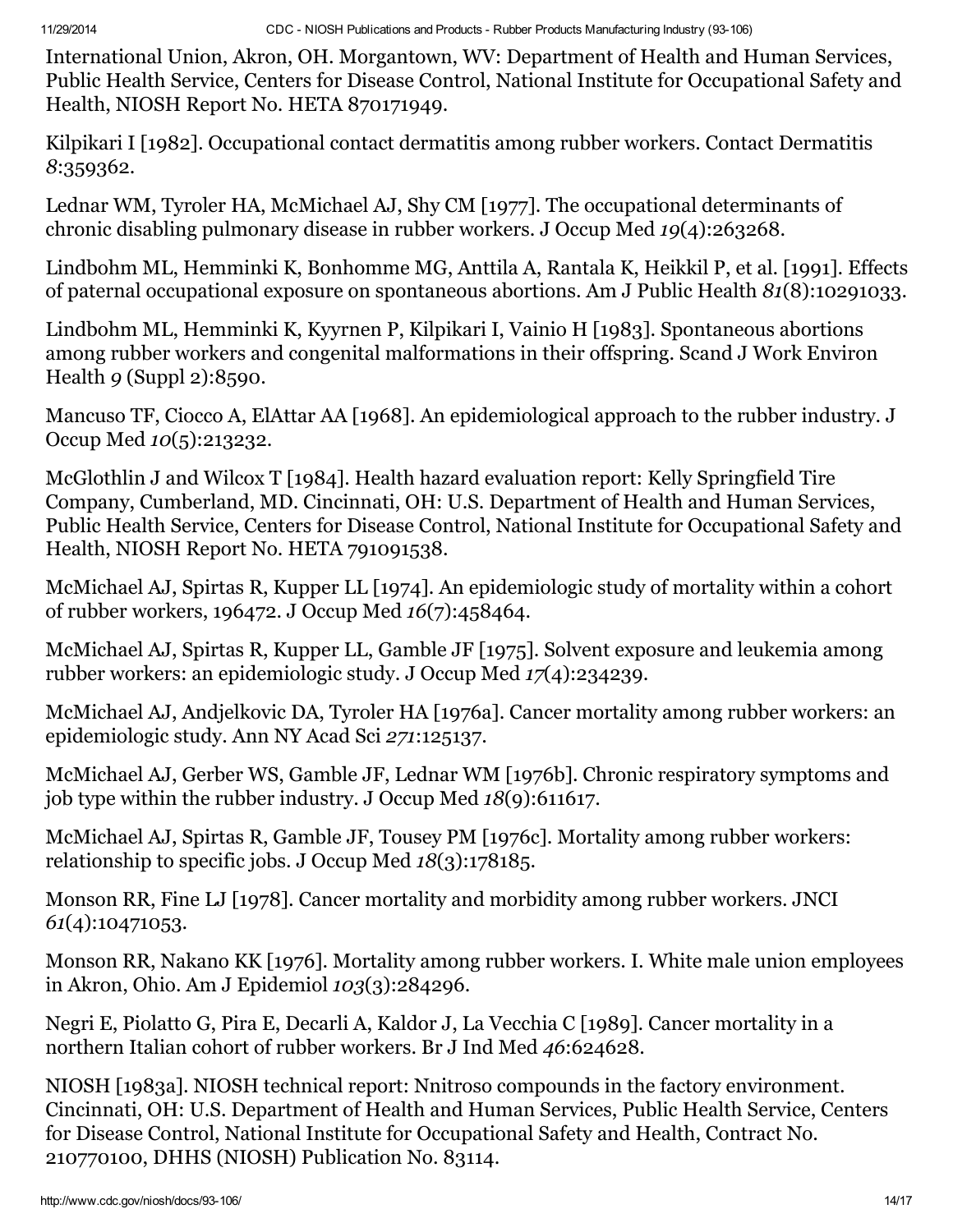NIOSH [1983b]. National occupational exposure survey (NOES), 198183: estimated total and female employees, actual observation and tradenamed exposure in rubber products SIC codes. Cincinnati OH: U.S. Department of Health and Human Services, Public Health Service, Centers for Disease Control, National Institute for Occupational Safety and Health, Division of Surveillance, Hazard Evaluations, and Field Studies, Surveillance Branch, Hazard Section. Unpublished data base; provisional data as of 7/1/90.

NIOSH [1984]. Research report: Control of air contaminants in tire manufacturing. Cincinnati, OH: U.S. Department of Health and Human Services, Public Health Service, Centers for Disease Control, National Institute for Occupational Safety and Health, DHHS (NIOSH) Publication No. 84111.

NIOSH [1989]. Hazard evaluation and technical assistance report: Goodyear Tire and Rubber Company, Niagara Falls, NY. Cincinnati, OH: U.S. Department of Health and Human Services, Public Health Service, Centers for Disease Control, National Institute for Occupational Safety and Health, Interim Report No. 1, NIOSH Report No. HETA88159.

NIOSH [1990]. NIOSH Alert: request for assistance in preventing bladder cancer from exposure to otoluidine and aniline. Cincinnati, OH: U.S. Department of Health and Human Services, Public Health Service, Centers for Disease Control, National Institute for Occupational Safety and Health, DHHS (NIOSH) Publication No. 90116.

NTP [1992]. NTP results report, October 13, 1990. Results and status information on all NTP chemicals produced from NTP chemtrack system. Research Triangle Park, NC: National Toxicology Program, pp. 1188.

O'Malley MA, Mathias CGT [1986]. Health hazard evaluation report: Robbins & Myers, Inc., Moyno Products Division, Springfield, OH. Cincinnati, OH: U.S. Department of Health and Human Services, Public Health Service, Centers for Disease Control, National Institute for Occupational Safety and Health, NIOSH Report No. HETA 860181758.

O'Malley MA, Mathias CGT, Priddy M, Molina D, Grote AA, Halperin WE [1988]. Occupational vitiligo due to unsuspected presence of phenolic antioxidant byproducts in commercial bulk rubber. J Occup Med 30(6):512516.

OSHA [1980]. Cancer in the rubber industry: the risks and what you can do about them. Washington, DC: U.S. Department of Labor, Occupational Safety and Health Administration, Publication No. OSHA 3068.

OSHA [1990]. National sampling activity by SIC: OHR (OSHA health report) 1.2N for the period between 1/1/82 to 6/30/90 for rubber products SIC codes 3011, 3021, 3052, and 3069. Washington, DC: U.S. Department of Labor, Occupational Safety and Health Administration. Unpublished data.

Parkes HG, Veys CA, Waterhouse JAH, Peters A [1982]. Cancer mortality in the British rubber industry. Br J Ind Med 39:209220.

Rosenberg MJ, Feldblum PJ, Marshall EG [1987]. Occupational influences on reproduction: a review of recent literature. J Occup Med 29(7):584591.

Ruhe RL, Lucas JB, Flesch JP [1975]. Health hazard evaluation determination report: Goodyear Tire & Rubber Company, St. Mary's, OH. Cincinnati, OH: U.S. Department of Health, Education,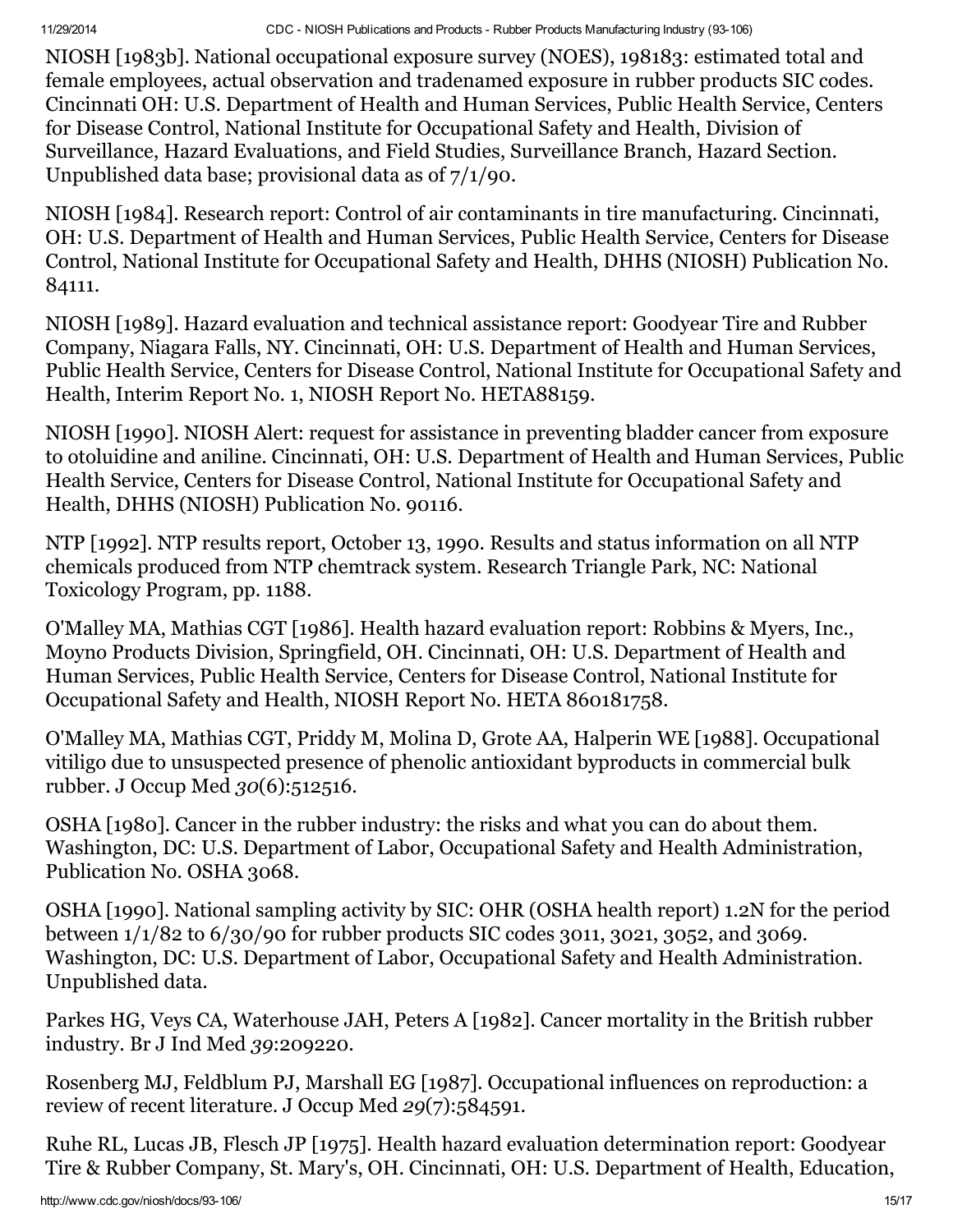and Welfare, Public Health Service, Center for Disease Control, National Institute for Occupational Safety and Health, NIOSH Report No. 73156205.

Sorahan T, Parkes HG, Veys CA, Waterhouse JAH [1986]. Cancer mortality in the British rubber industry: 194680. Br J Ind Med 43:363373.

Sorahan T, Parkes HG, Veys CA, Waterhouse JAH, Straughan JK, Nutt A [1989]. Mortality in the British rubber industry 194685. Br J Ind Med 46:111.

Stewart PA, Rice C [1990]. A source of exposure data for occupational epidemiology studies. Appl Occup Environ Hyg 5(6):359363.

Suskind RR [1982]. Report: Dermatitis Research Program, Goodyear Tire and Rubber Company Plant, Gadsden, AL. Cincinnati, OH: University of Cincinnati, Department of Environmental Health, College of Medicine.

Susten AS, Dames BL, Burg JR, Niemeier RW [1985]. Percutaneous penetration of benzene in hairless mice: an estimate of dermal absorption during tirebuilding operations. Am J Ind Med 7(4):323335.

Taylor JS [1986]. Rubber. In: Fisher AA, ed. Contact dermatitis. 3rd ed. Philadelphia, PA: Lea & Febiger, pp. 603643.

Tyroler HA, Andjelkovic D, Harris R, Lednar W, McMichael A, Symons M [1976]. Chronic diseases in the rubber industry. Environ Health Perspect 17:1320.

U.S. Department of Commerce [1987]. County business patterns 1985United States, CBP851. Washington, DC: U.S. Department of Commerce, Bureau of the Census, p. vii.

U.S. Department of Commerce [1990]. 1987 Census of manufactures: industry series; rubber products, MC87I30A. Washington, DC: U.S. Department of Commerce, Bureau of the Census, p. 30A6.

U.S. Department of Commerce [1991]. 1989 Annual survey of manufactures: statistics for industry groups and industries, M89(AS1). Washington, DC: U.S. Department of Commerce, Bureau of the Census, pp. 118, 119.

Varigos GA, Dunt DR [1981]. Occupational dermatitis. An epidemiological study in the rubber and cement industries. Contact Dermatitis 7:105110.

Ward E, Carpenter A, Markowitz S, Roberts D, Halperin W [1991]. Excess number of bladder cancers in workers exposed to orthotoluidine and aniline. J Natl Cancer Inst 83(7):501506.

Weeks JL, Peters JM, Monson RR [1981a]. Screening for occupational health hazards in the rubber industry. Part I. Am J Ind Med 2:125141.

Weeks JL, Peters JM, Monson RR [1981b]. Screening for occupational health hazards in the rubber industry. Part II: health hazards in the curing department. Am J Ind Med 2:143151.

Wilcosky TC, Checkoway H, Marshall EG, Tyroler HA [1984]. Cancer mortality and solvent exposures in the rubber industry. Am Ind Hyg Assoc J 45(12):809811.

Williams TM, Hickey JLS, Bishop CC [1984]. Health hazard evaluation report:Goodyear Tire and Rubber Company, Gadsden, AL. Cincinnati, OH: U.S. Department of Health and Human Services,